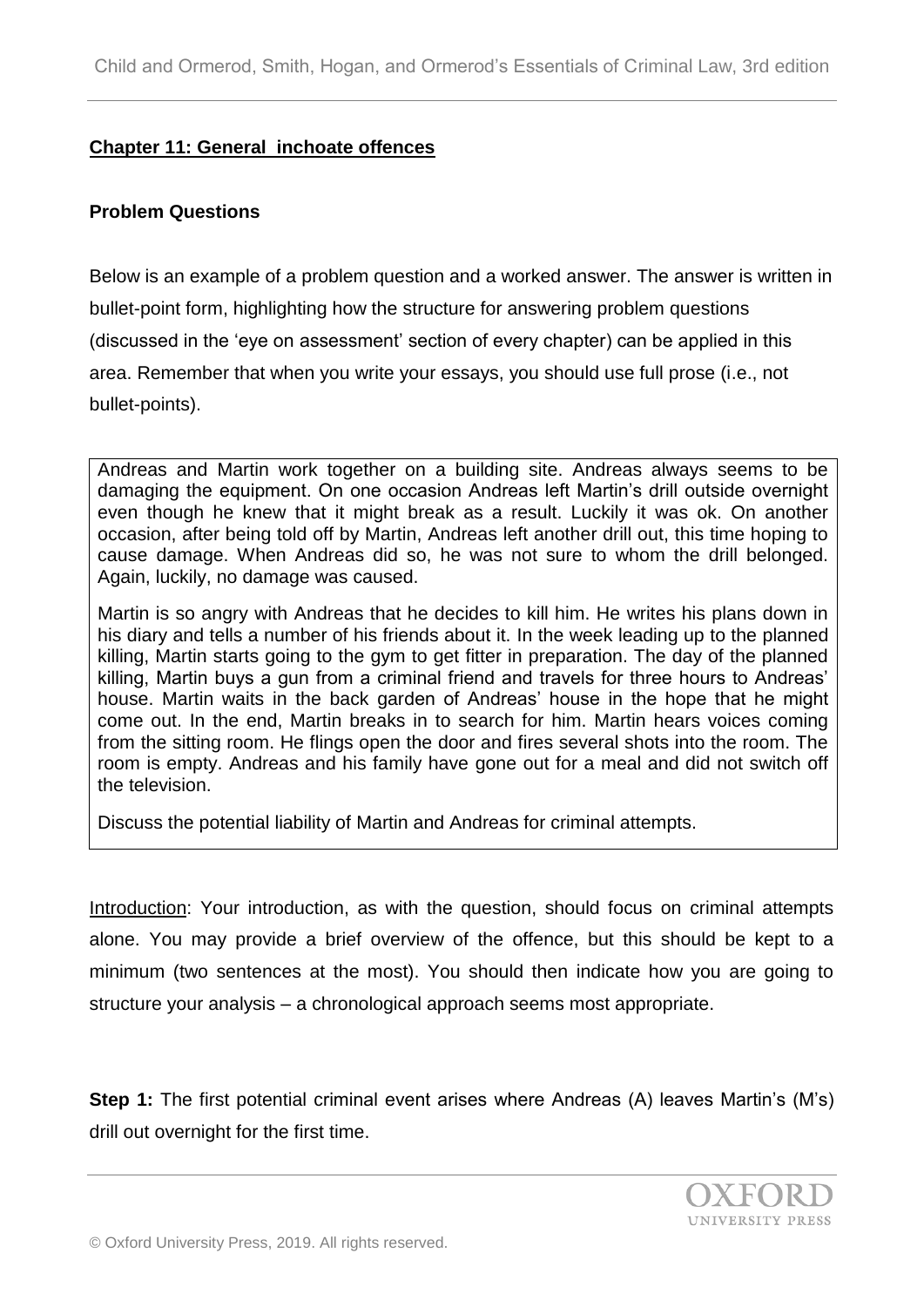**Step 2:** The most likely offence would be attempted criminal damage (section 1 of the Criminal Attempts Act 1981).

### **Step 3:**

- **Actus reus:** Does A go beyond mere preparation towards the commission of criminal damage?
- This is clearly satisfied on the facts by A leaving the drill outside overnight.
- **Mens rea:** Does A intend to commit criminal damage (ie, intend to cause damage, and know that the property belongs to M)?
- The facts indicate that A did not intend to cause damage (ie, A merely foresaw damage as a possibility). Therefore, this element is likely to be missing.

**Step 4:** There are no applicable defences, and so no discussion is required.

**Step 5:** A is not likely to be liable for attempted criminal damage due to a lack of mens rea.

**Step 1:** The second potential criminal event arises where Andreas (A) leaves Martin's (M's) drill out overnight for the second time.

**Step 2:** The most likely offence would be attempted criminal damage (section 1 of the Criminal Attempts Act 1981).

### **Step 3:**

- **Actus reus:** Does A go beyond mere preparation towards the commission of criminal damage?
- This will be satisfied on the facts if the drill belongs to M, and potentially as an impossible attempt where A simply believes it belongs to M.
- **Mens rea:** Does A intend to commit criminal damage (i.e., intend to cause damage, and know that the property belongs to M)?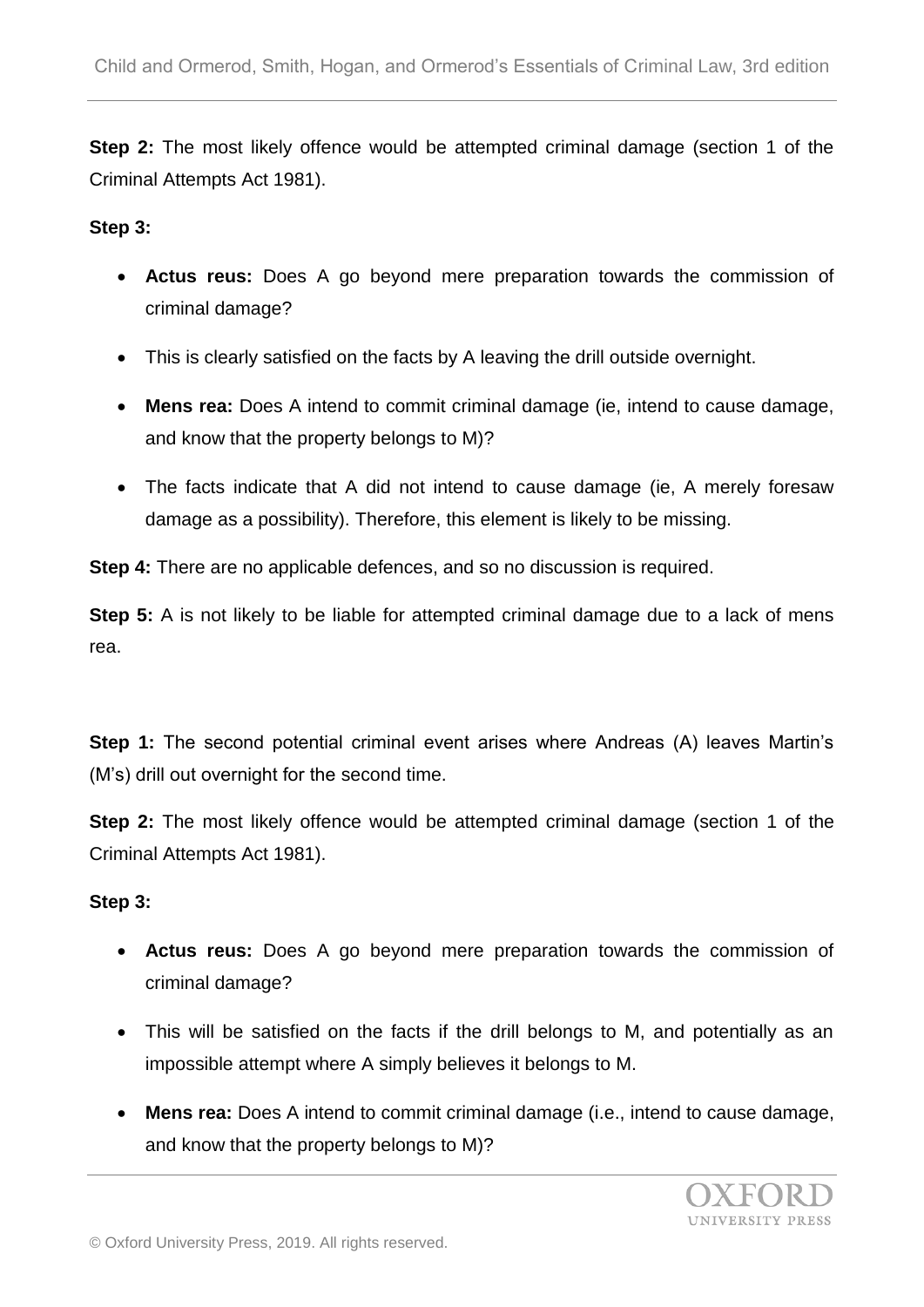Although A intends to cause damage (the result element of criminal damage), she is only reckless as to the ownership of the drill (the circumstance element of criminal damage). In this case, the current case law says we must distinguish between possible and impossible attempts. Thus, if the drill is found to belong to A (impossible attempt) then recklessness will not be sufficient; if the drill does not belong to A (possible attempt) then recklessness will be sufficient.

**Step 4:** There are no applicable defences, and so no discussion is required.

**Step 5:** If the attempt is 'possible' then A will be liable for attempted criminal damage, if it is 'impossible' A will not be liable.

**Step 1:** The final potential criminal event relates to M's conduct in trying to kill A.

**Step 2:** The most likely offence is attempted murder.

**Step 3:**

- **Actus reus:** Does M go beyond mere preparation towards the commission of murder?
- It is clear on the facts that when firing the gun M has gone beyond mere preparation on the facts as he believes them to be (i.e., M believes that A is in the room). Thus, although an impossible attempt, the actus reus is satisfied.
- The length and detail of the facts concerning M's preparation should also lead you to discuss some of this earlier conduct. From the current case law, could we say that D has gone beyond mere preparation at any of the earlier stages?
- **Mens rea:** Does A intend to commit murder? Ie intend to kill.
- This is clear on the facts.

**Step 4:** There are no applicable defences, and so no discussion is required.

**Step 5:** M is very likely to be liable for attempted murder.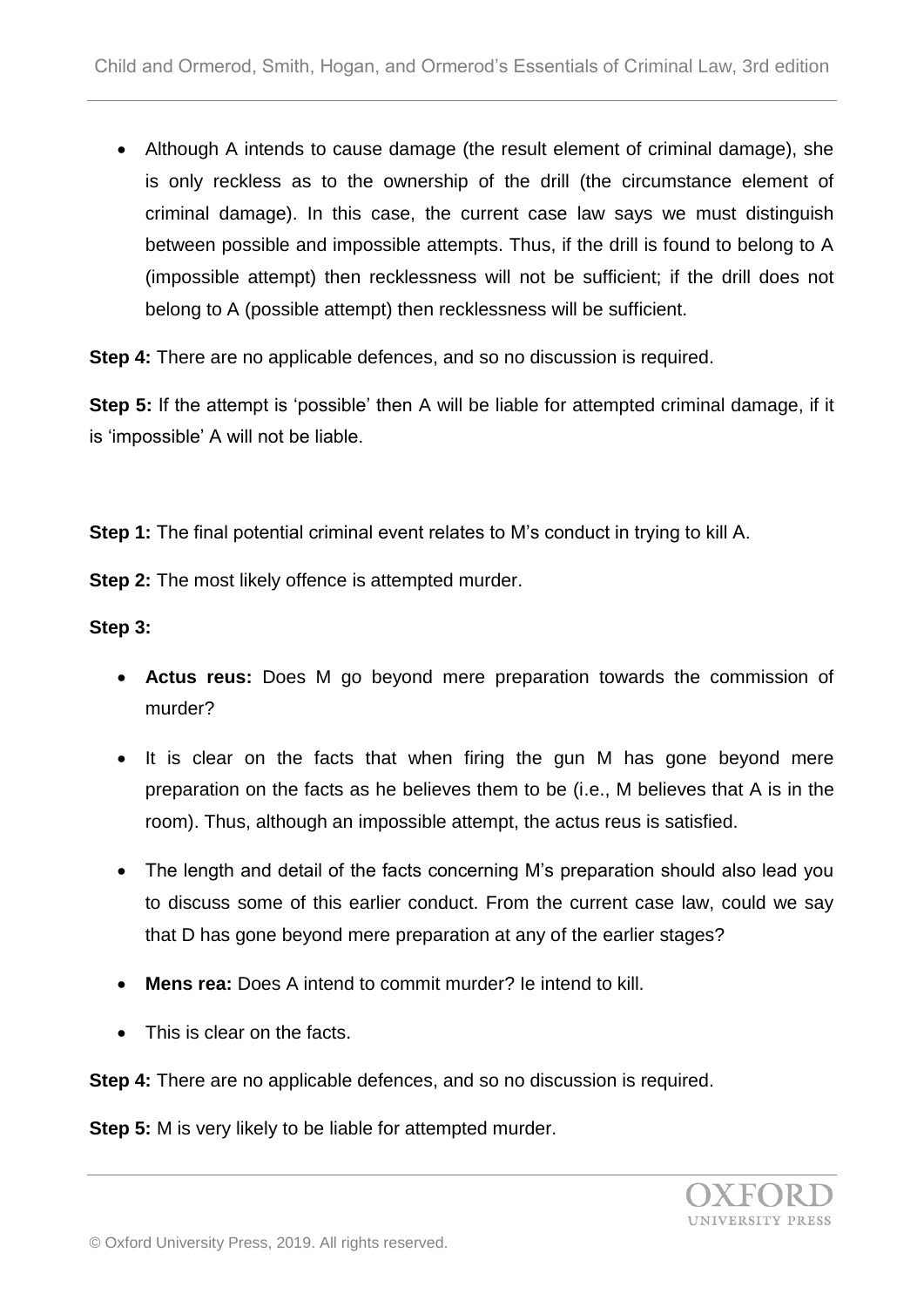Conclusion: Your conclusion should briefly summarise your findings of likely liability. You may also briefly comment on the state of the law in this area, not least the mens rea distinction between possible and impossible attempts.

# **Essay Questions**

There are several areas of interest for essay-type questions in relation to the general inchoate offences. For example, identifying the fair boundaries of the criminal law, specific debates and uncertainties within each offence, impossibility, mens rea, and so on.

Below is an example of an essay-type question, and a bullet-point plan for a possible answer. This is for illustration purposes only. When writing an essay of this kind yourself, there will usually be alternatives ways you could structure your answer, alternative points of discussion that could be raised, and you would certainly be expected to write in full prose (ie, not in bullet-point form). The most important point to take from these plans is how they focus on identifying and discussing the subject matter of the debate within the question, not simply listing information about the relevant topic.

One of the chief virtues of inchoate offences is that it enables crime to be "nipped in the bud", but determining the point at which liability should be imposed is problematic and carries the potential for injustice. Discuss.

# **Introduction:**

- This question is about the rationale of inchoate offences, and you should highlight your understanding of this from the very start of your essay.
- As will most essays of this kind (a controversial statement followed by 'discuss'), your essay needs to explore reasons in favour of and against the statement. However, to do this, you need to think about what the debatable issues are within the question. For example: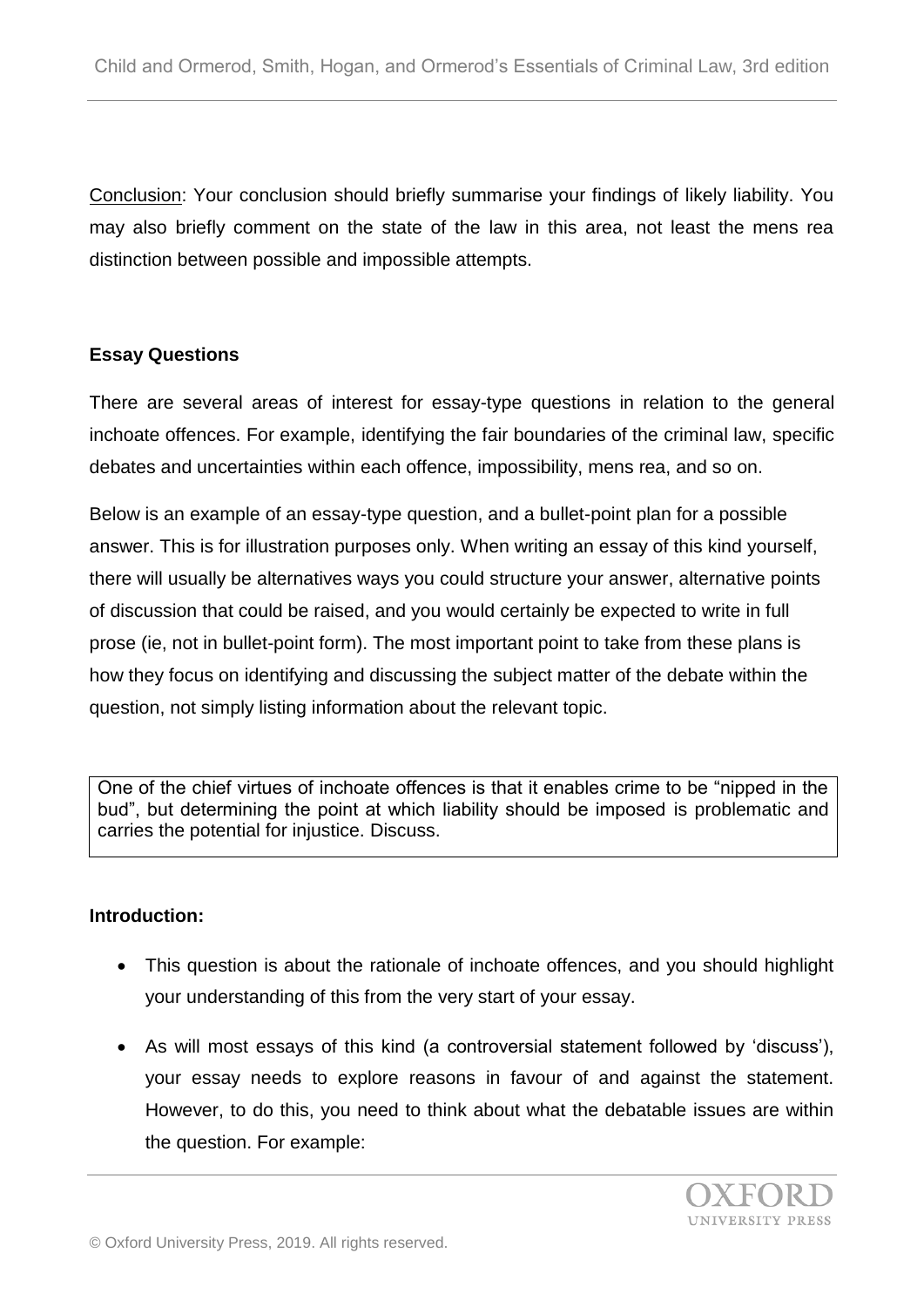- $\circ$  One of the chief virtues of inchoate offences is that it enables crime to be "nipped in the bud". This part of the statement is simply true, and not subject for debate.
- o 'determining the point at which liability should be imposed is problematic and carries the potential for injustice.' This is controversial, and should be the focus of your discussion.
- Having identified the debate, you should now tell your reader how you are going to structure your essay. Two examples would be:
	- $\circ$  Perhaps the most obvious structure for this essay would be to separate issues of 'determining the point of intervention', and 'potential for injustice'.
	- o An alternative would be to discuss each of the general inchoate offences in turn, discussing the statement in relation to each in turn. Remember, whichever structure is employed, to consider these issues in relation the actus reus and the mens rea of the offences discussed.

# **Body of the essay:**

- 'determining the point at which liability should be imposed is problematic'
	- o In favour of the statement: This part of the statement is most clearly evident in relation to the actus reus of criminal attempts, where courts have struggled over many years to identify the legal threshold. Although less apparent in relation to conspiracy and assisting or encouraging, similar issues can be discussed (eg, when is an omission capable of assisting or encouraging). Issues relating to mens rea can also be discussed here (eg, should be intervene where D foresees, but does not intend, that their conduct will lead to a principal offence being committed?).
	- o Against the statement: Most of your discussion will focus on the problematic nature of the current test, as this reflects the current reality. However, where possible, try to provide some discussion on the other side. For example, you could contend that although such a determination is problematic under the